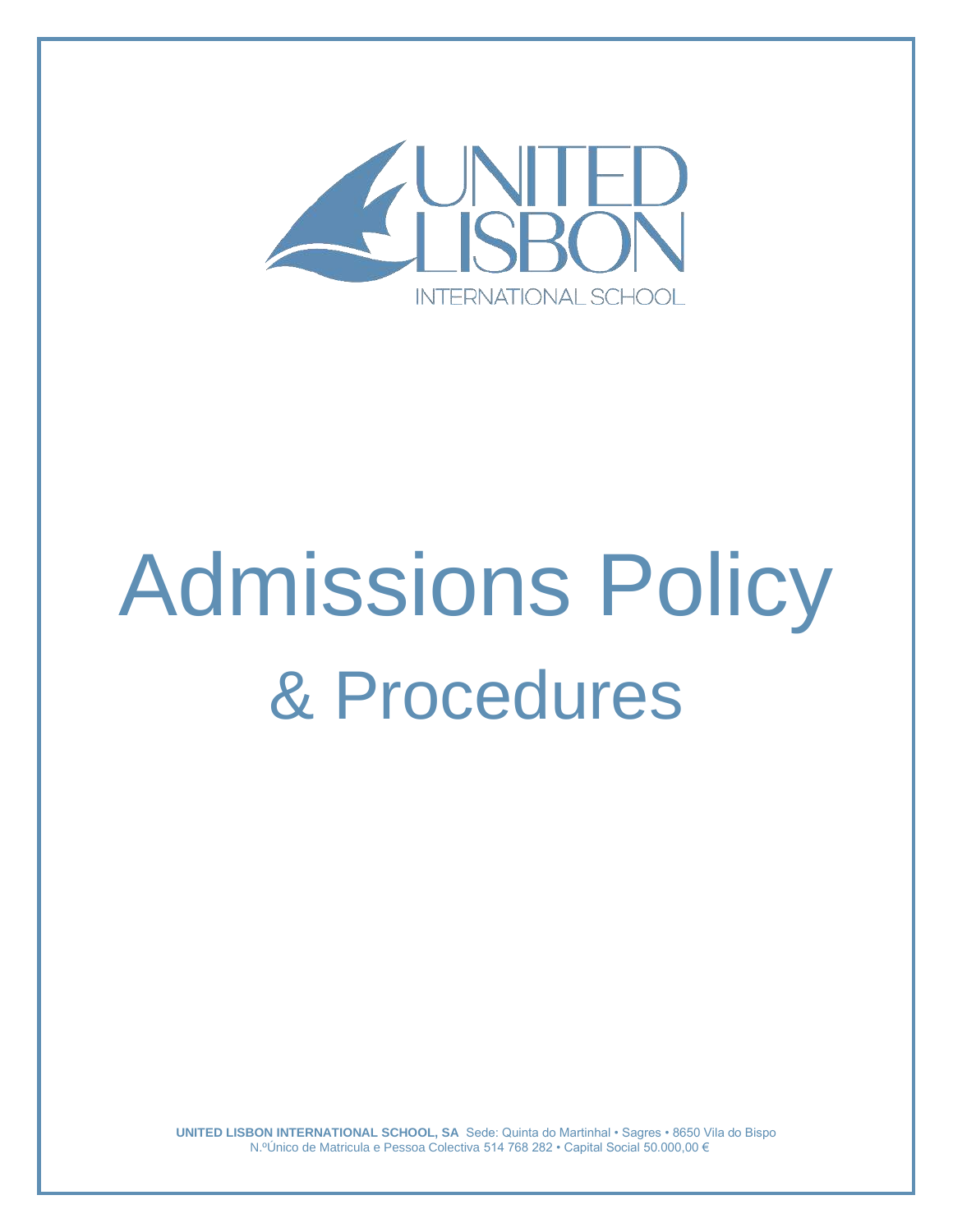# Table of content

| 1.             |  |  |
|----------------|--|--|
| 2.             |  |  |
| 3.             |  |  |
| 3.1.           |  |  |
| 3.2.           |  |  |
| 3.3.           |  |  |
| 3.4.           |  |  |
| 4.             |  |  |
| 4.1.           |  |  |
| 4.2.           |  |  |
| 4.2.1          |  |  |
|                |  |  |
|                |  |  |
| 5.             |  |  |
| 5.1.           |  |  |
| 5.2.           |  |  |
| 5.3.           |  |  |
| 5.4.           |  |  |
| 6.             |  |  |
| 7 <sub>1</sub> |  |  |
| 7.1.           |  |  |
| 7.2.           |  |  |
| 8.             |  |  |
| 9.             |  |  |
| 9.1.           |  |  |
| 9.2.           |  |  |
| 9.3.           |  |  |
| 10.            |  |  |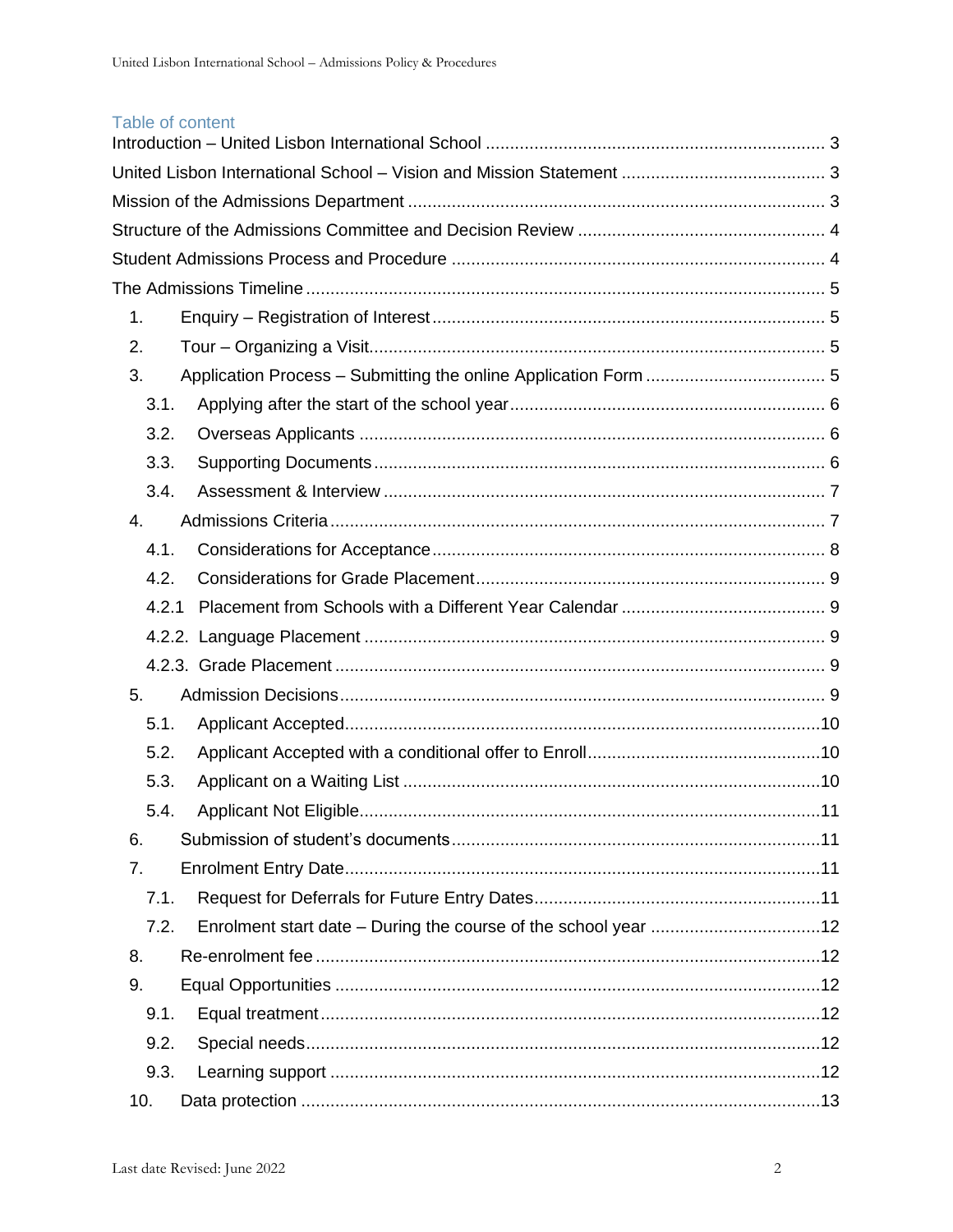# <span id="page-2-0"></span>Introduction – United Lisbon International School

United Lisbon International School is a modern and innovative school, offering rigorous English-language Academic programs for all schooling ages, from Early Childhood to Grade 12 of all nationalities, gender, and religion.

United Lisbon offers English-language academic programs, with a challenging curriculum based on US standards and leading to internationally acknowledged university-preparatory programs including the International Baccalaureate (IB) Diploma.

The curriculum, while based on US Educational Standards and taught in English, values an international perspective in its learning materials and activities, and strongly supports the acquisition of the Portuguese language as well as an understanding of the host country's history and culture.

The extensive educational program is further extended by the integration and appropriate use of digital resources and is enriched by a wide range of co-curricular activities and community connections. Our modern pedagogy creates a student-centered learning ecosystem that instills relevant skills through guided inquiry, collaborative learning, and seamless integration of technology, to strengthen and further personalize the learning experience of each student.

# <span id="page-2-1"></span>United Lisbon International School – Vision and Mission Statement

At United Lisbon International School, we strive to empower and inspire our students to build a sustainable and equitable world, based on four core values: Heart, Vision, Integrity, and Grit.

United Lisbon provides rigorous academic programs, a strong focus on the skills and values that our children will need to be successful in tomorrow's world, the 21st century and beyond, as well as its commitment to the purpose of a sustainable and equitable world.

The curriculum aims to address not only academic excellence, but also to foster the skills and competencies that are necessary for the future – problem-solving, self-management, collaboration, and a good working knowledge of technology.

Our Vision and Mission emphasize United Lisbon's commitment to inspire our students to become global citizens who are collaborative, involved, respectful, and responsible.

We aim to ensure that prospective families understand United Lisbon's mission, philosophy, and community. United Lisbon recognizes and values the contributions of all community members in building a cohesive, caring, and respectful school community.

## <span id="page-2-2"></span>Mission of the Admissions Department

United Lisbon International School welcomes a community of learners from a wide range of cultural and educational backgrounds, interests, and abilities.

The mission of the Admissions Department is to inform and admit new students that share our school's vision, mission, and core values. All applications for admissions are conducted in a fair, transparent, and efficient manner for each family. United Lisbon has an open and inclusive admissions policy, our school's admission is based on an inclusive practice for all students and applicants in all school-administered programs. Our school aims to ensure that every child enrolled will have an opportunity to reach their full educational potential, whom we are able to fully support.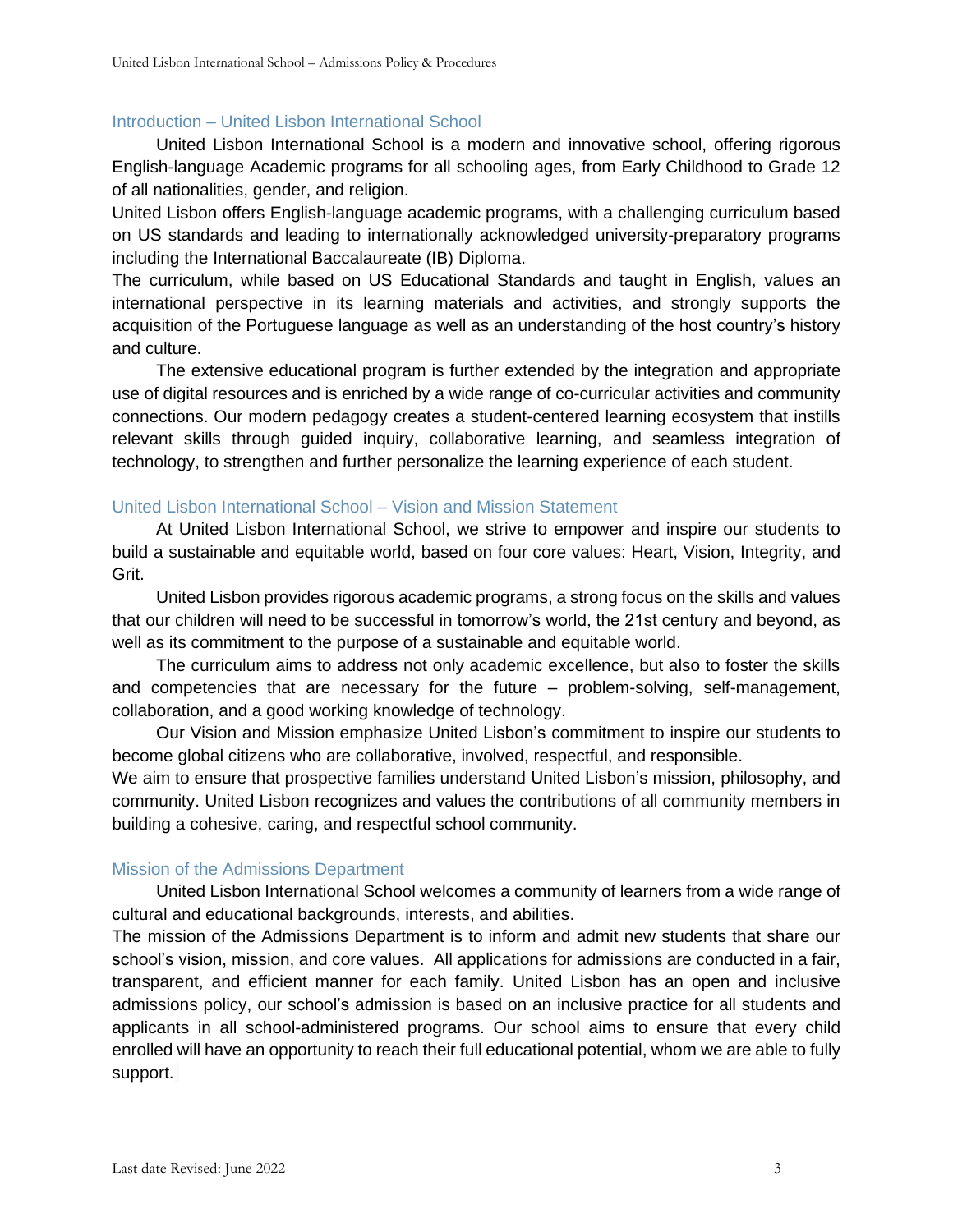# <span id="page-3-0"></span>Structure of the Admissions Committee and Decision Review

The Admissions Committee of United Lisbon International School is comprised of the Head of the School, Elementary and Secondary Principals, English specialist, and Psychologist. When applications raise questions about learning abilities or behavior, it may require additional information, assessments, or evaluations to accurately determine the level of support needed. In this case, when appropriate, our English specialist teacher and Psychologist will be consulted.

Each completed application is fully reviewed, and the admissions committee will meet to discuss issues relating to the application in question. From the time an application is completed, the admissions committee aims to return with a decision within 10 working days, pending on any further follow-up information that may be required. The decision is communicated by email to the parents along with the necessary steps to complete the enrolment. By enrolling a student at United Lisbon, parents agree to comply with all school policies.

# <span id="page-3-1"></span>Student Admissions Process and Procedure

Our selection process is designed to identify students who are able to benefit from our balanced and well-rounded education and to make a positive contribution towards the life of the school. Our School operates on a rolling basis, meaning that United Lisbon accepts and welcomes new students and offers enrollment throughout the entire school year, dependent on meeting the admissions requirements and placement availability.

If any given grade level is full, our school will maintain a waiting list and applicants will be contacted when places become available. Therefore, it is in the family's best interest to begin the formal admissions process at the earliest convenience, to avoid disappointment.

United Lisbon admissions process is open for children from Early Childhood (3 yo) to Grade 12.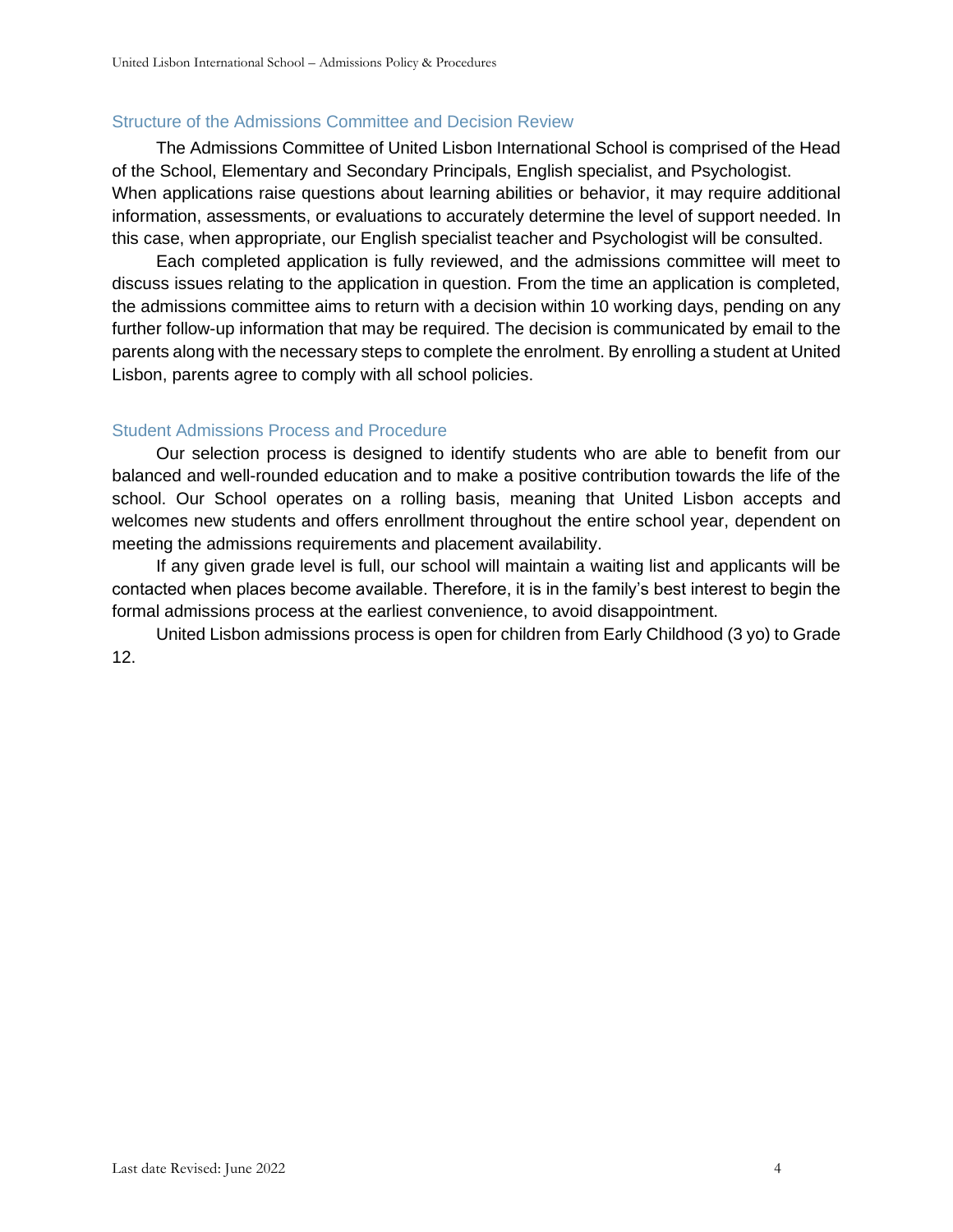# <span id="page-4-0"></span>The Admissions Timeline

## <span id="page-4-1"></span>1. Enquiry – Registration of Interest

United Lisbon International School prospective parents and students are welcome to submit an initial **Enquiry form\*** for each child through our admissions website, by clicking on the [following link.](https://unitedlisbon.openapply.com/roi) By submitting an enquiry form, prospective families will submit a registration of interest that will be received by our admissions department.

Our admissions committee may respond on the same or on the next working day. If parents have not been contacted within 3 working days, please contact us by phone (+351 910 019 978) or at [admissions@unitedlisbon.school,](mailto:admissions@unitedlisbon.school) as your original enquiry form might not have been received correctly (e.g.: without details of contact).

Please note that by submitting an enquiry form does not guarantee nor confirm a place at the school for a child.

**Enquiry form\* -** All the information provided to the United Lisbon International School, or that is provided by others on your behalf, is held in the strictest confidence. By submitting an enquiry form, prospective families consent to receive e-mail or phone communications with further information about the school, including newsletters, events, and other information relevant to prospective students and families. However, prospective families can opt-out to unsubscribe at any time, by contacting our admissions office at privacy@unitedlisbon.school.

## <span id="page-4-2"></span>2. Tour – Organizing a Visit

At United Lisbon International School, we understand the importance of visiting the school campus before making the decision to start the application process. Our admissions team encourages all families to make an appointment before visiting our school, by scheduling a visit through our admissions website, by clicking on the [following link.](https://unitedlisbon.openapply.com/tours/new) Our **Family Meeting** is an opportunity to learn more about our school facilities, students' life, culture on campus, and academics.

We understand that in some cases the school's visit could not be feasible to parents. Therefore, the admissions team welcomes prospective parents to also schedule a family meeting through a virtual video call.

## <span id="page-4-3"></span>3. Application Process – Submitting the online Application Form

After completing the two previous steps (Enquiry and Family Meeting), prospective families interested in formally starting the admissions process should complete our **Online Application Form\*\***, available on our admissions website, by clicking on the [following link.](https://unitedlisbon.openapply.com/apply) Applications may be submitted up to two years in advance of the intended year of entry. The online application form requires an online payment of a non-refundable **Application fee\*\*\*** for each applying child. The application fee is a one-time, mandatory, and nonrefundable fee for all students entering United Lisbon for the first time. Upon successfully submitting the application, the applicant will receive an automated e-mail response confirming receipt of their application. For families, who are not able to proceed with the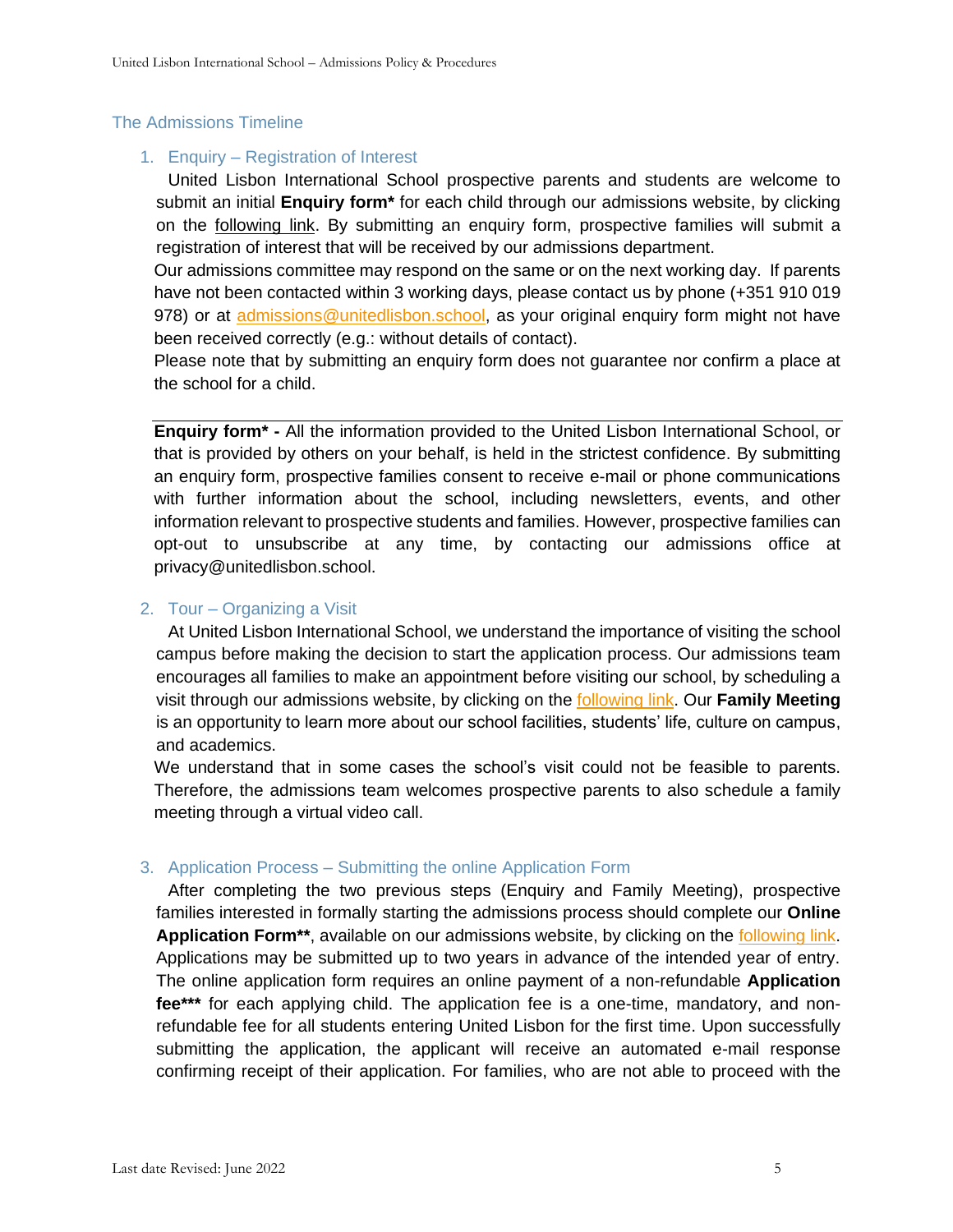online application, please contact our admissions team, as the payment may be completed by bank transfer.

**Online Application Form\*\*** Applications can only be processed online through the admissions website and does not guarantee nor confirm a place for a child.

**Application fee\*\*\*** The payment of the application fee covers the costs for submitting the online application form, the application will not be valid or reviewed until the application fee has been paid.

#### <span id="page-5-0"></span>3.1. Applying after the start of the school year

The admission to United Lisbon operates on a rolling system. Applications are accepted throughout the year.

Applications are reviewed throughout the school year until all places have been filled in for our incoming classes.

## <span id="page-5-1"></span>3.2. Overseas Applicants

United Lisbon welcomes applications from students who are currently living overseas. Once starting the application process online, our admission team will get in touch with the applicant's family to coordinate all steps required to complete the admissions process.

# <span id="page-5-2"></span>3.3. Supporting Documents

During the submission of an application form, it will be requested to add school transcripts or reports of the last two school years as well the year in progress, if applicable.

When applications raise questions about learning abilities, or parents have provided information on any special education needed on the application form, families must submit written details, including a copy of all reports prepared by an educational psychologist and/or another appropriate specialist, to support a child's application. If applicable, United Lisbon will also request further documentation including IEP (Individual Education Plan) from the previous school.

All support documents must be in English or Portuguese, with an official translation provided when originals are written in another language. United Lisbon International School reserves the right to contact previous schools for verification of information.

The following documents are required, in support of a student's application according to the grade level that the child/children are applying to:

## Pre-k3 - Grade 2:

Copy of the enrolment letter from the previous school attended, if applicable. Any additional support document, if applicable.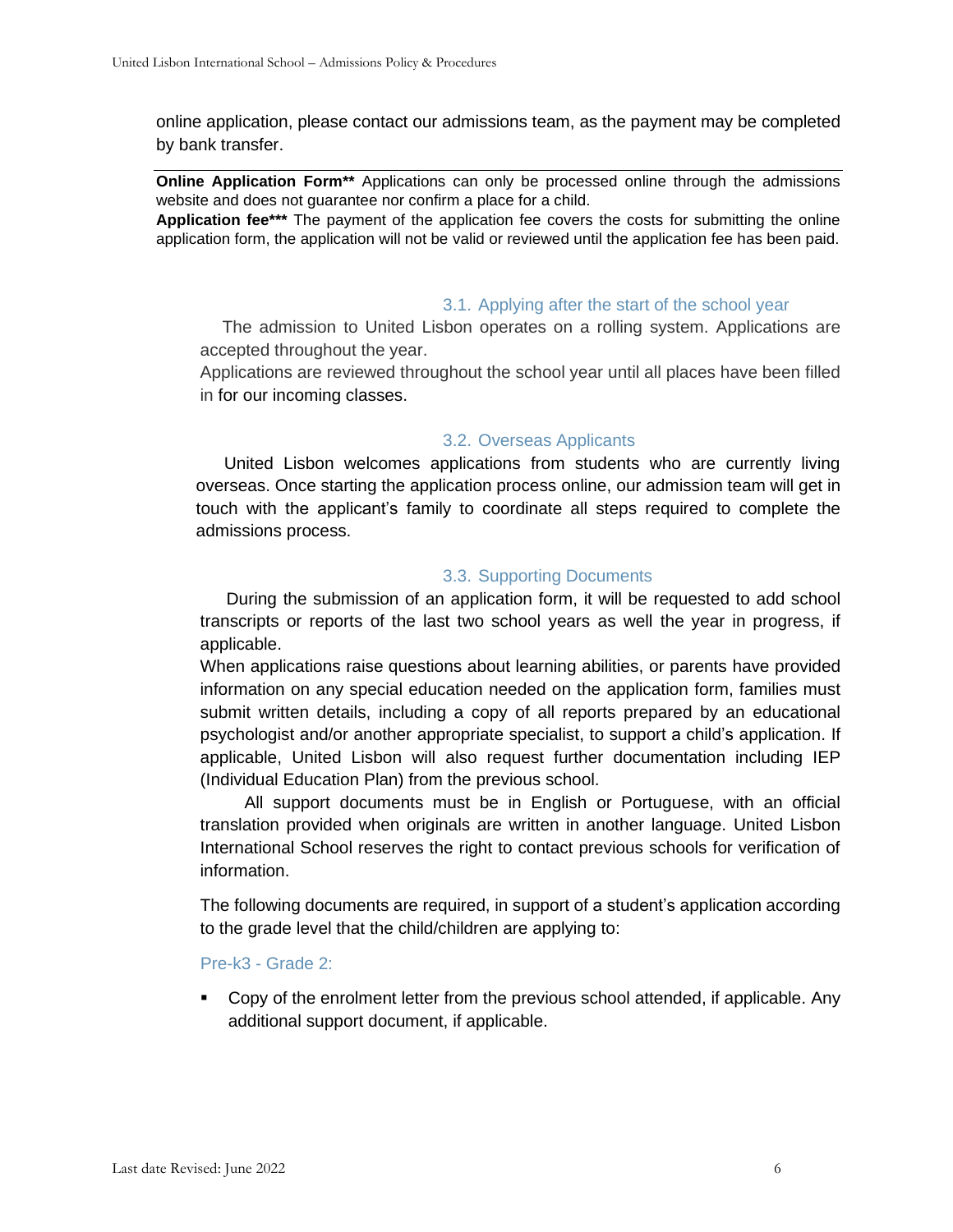# Grades 3 - 12:

- Copy of the two full years of school transcripts or reports, as well as the year in progress, if applicable.
- Copy of any other supporting documentation available, such as standardized test results or confidential school recommendations.

## <span id="page-6-0"></span>3.4. Assessment & Interview

United Lisbon applicants from grades 3 to 12 must complete an online assessment test in reading and mathematics. Applicants answer approximately 20 multiple choice questions in each area of reading comprehension and math. The two assessments can be done live (coordinated with the admissions team) and are completed individually. For non-native applicants, both tests must be completed without the help of a translator. The use of a translator could result in misleading information during the application process.

The tests will be scheduled only after all supporting documentation has been received. If applicable, an additional test in English may be conducted to determine the applicant's level of English. Should the test results be inconclusive, United Lisbon will request an interview with the applicant along with our **IEL/ESOL** teacher, which may be carried out online or in person.

All applicants must have an informal interview along with one of our school Principals to complete their application status. The admissions interview is an opportunity for the applicant to present his/her educational background and expectations for the future.

After all the application steps have been completed, the admissions committee will review the application and get back to the applicant and the family about their perspectives to enroll at United Lisbon.

# <span id="page-6-1"></span>4. Admissions Criteria

Once the application process has been completed, the applicant's files undergo through a detailed review by the admissions committee. Admissions decisions are not based on the applicant's academic performance but on a thoughtful reflection of our available human resources, our ability to provide high equality learning opportunities for all our students.

When applicable, United Lisbon will carefully examine each applicant's ability to achieve success within the context of an English language-learning (ELL) environment. Parents should note that class size/space availability, ELL guidelines, social/emotional, and behavioral background affect the admission considerations for acceptance.

Amongst equal applicants, priority consideration (not automatic placement) is subject to the factors below, among others:

- To a returning United Lisbon student
- Sibling of a current or former student
- Applicant's behavioral and effort history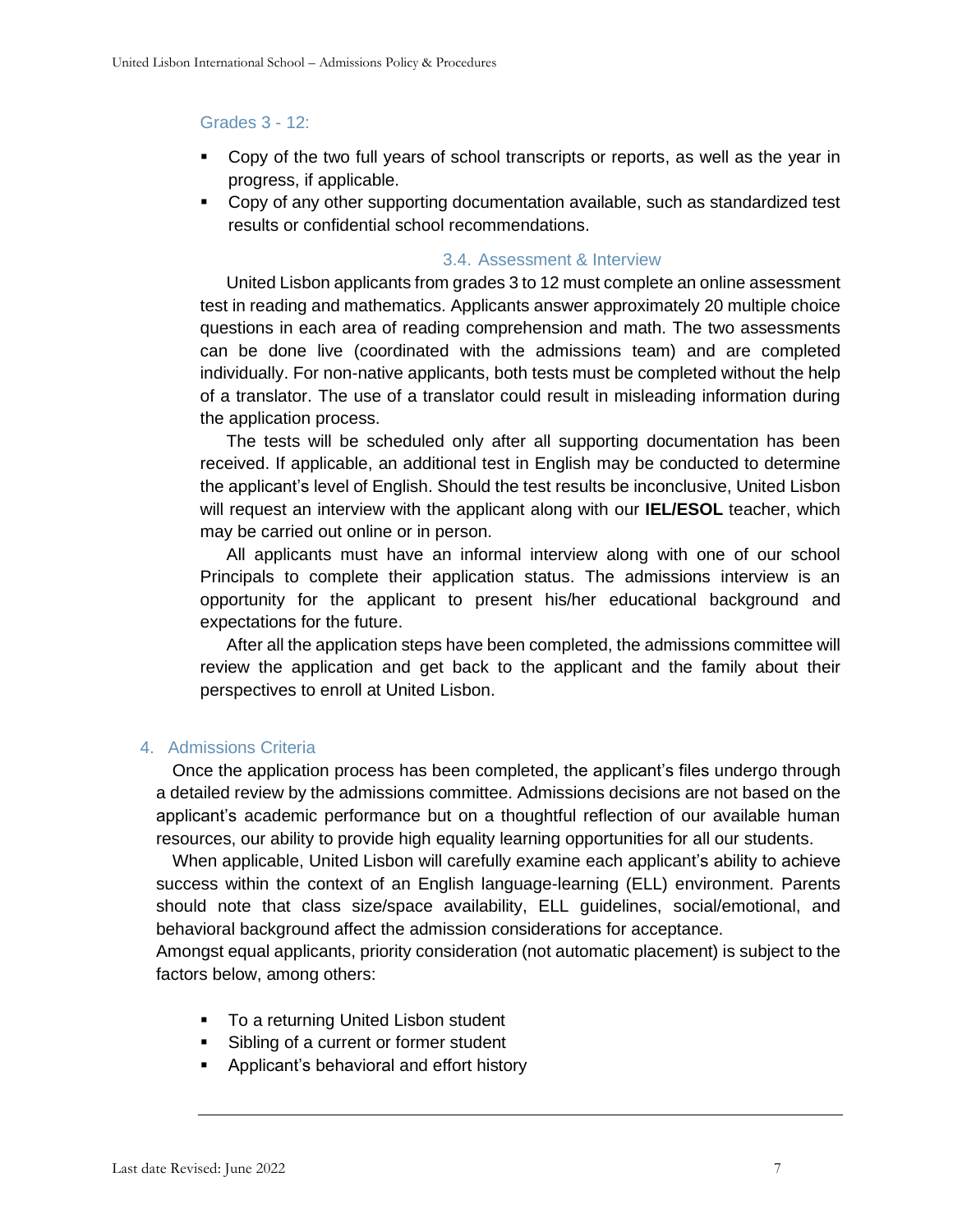Please note that this list is not exhaustive, and the criteria have been provided in no particular order.

# <span id="page-7-0"></span>4.1. Considerations for Acceptance

United Lisbon considerations for acceptance are listed below for you to learn more about applicants' requirements according to grade level.

Early Childhood (Pre-K3 – Kindergarten) – to Grade 2

- From Pre-K3 Applicants are required to be potty trained and are not allowed to wear diapers during the school day.
- Applicants are not required to have a base foundation in English.
- The applicant must be able to feed and dress him/herself reasonably independently.
- **EXECT** If applicable, parents should submit all previous school reports, teacher comments/recommendations, standardized assessments, and any other relevant information that would support the application.

# Grades  $3 - 5$

- **EXE** Applicants are recommended to have a base foundation in English; Recommended until grade 3 the beginner's level (A1, A1+).
- **•** Applicants must have a base foundation in English from grade  $4 -$  Grade 5. The required level of English language proficiency Grades 4 – 5 must be A2, or A2+ (According to CEFR).
- Parents must submit all previous school reports, teacher comments/recommendations, and any other relevant information that would support the application.
- **EXED If standardized assessment or English language proficiency assessment** results are available, these should be submitted as part of the student's application.

# Grades  $6 - 12$

- **•** Applicants must have a base foundation in English; From grade  $6 7$  the required level of English language proficiency is A2, A2+, or B1 (According to CEFR).
- From grade 8 12 the required level of English language proficiency is B1, B1+, C1 or C2 (According to CEFR).
- **•** The required level of English language proficiency is dependent on the grade level applied to. Students applying for Grades 11 – 12 must be proficient in English.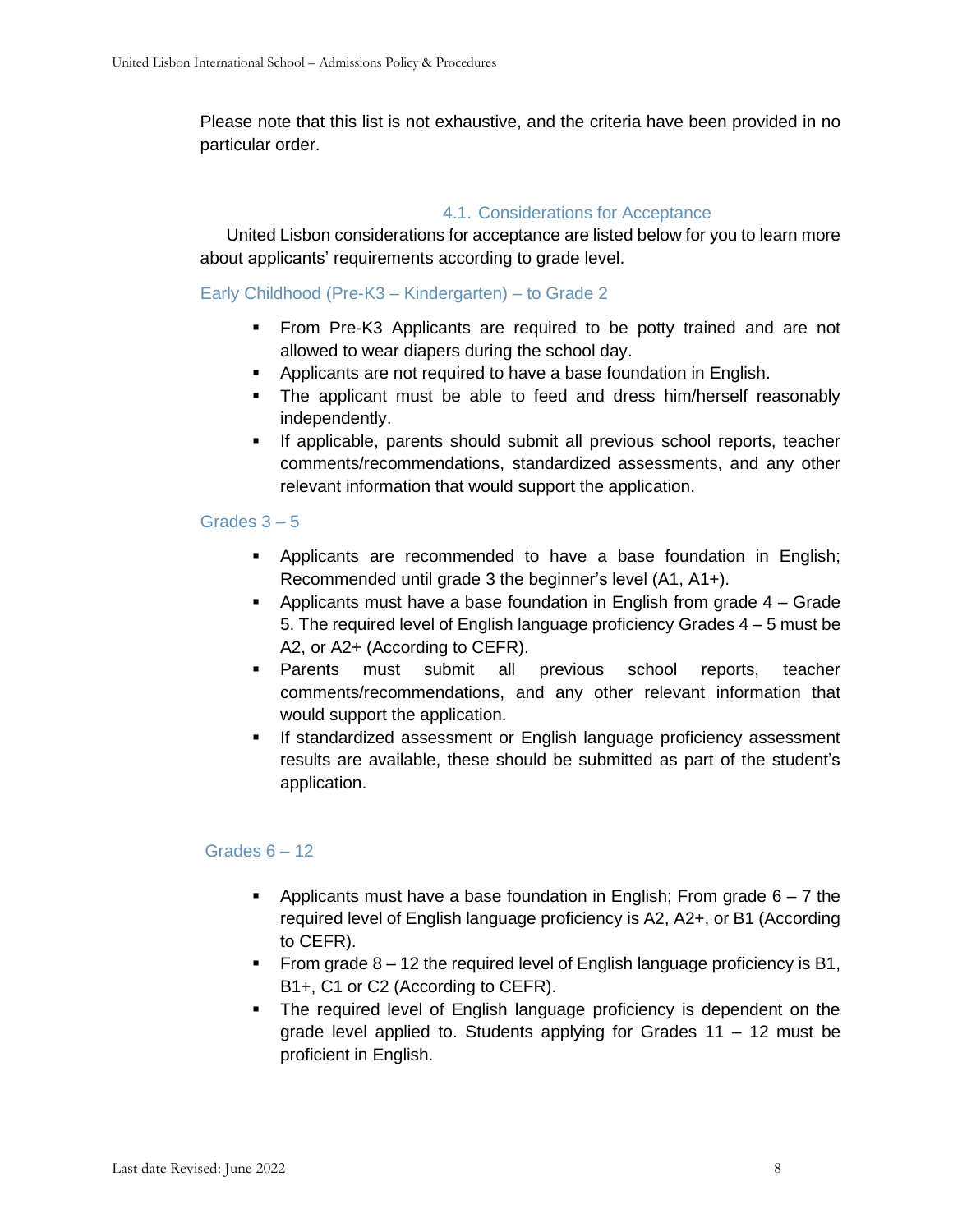- Parents must submit all previous school reports, teacher comments/recommendations, and any other relevant information that would support the application.
- **EXED If standardized assessment or English language proficiency assessment** results are available, these should be submitted as part of the student's application.

# <span id="page-8-0"></span>4.2. Considerations for Grade Placement

# <span id="page-8-1"></span>4.2.1 Placement from Schools with a Different Year Calendar

United Lisbon academic year starts in September and ends in June. Final grade placement decisions for applicant's who apply from schools or educational systems with a different school calendar, such as those commonly found in the South Hemisphere (E.g., Brazil or South Africa) will be based on a combination of factors including:

- Applicant's age;
- Percentage of the school year that the applicant has completed in his/her last school;
- **Percentage of the school year remaining in United Lisbon's school calendar**
- Applicants' academic performance;
- **•** Social, emotional, and behavioural developments.

# 4.2.2. Language Placement

<span id="page-8-2"></span>We will consider applicants who are not proficient in English if we believe that, over their projected time at United Lisbon, they will be able to develop sufficient proficiency in academic English to enter the IB Diploma Programme (Grades 11 and 12). United Lisbon offers access to English for Speakers of Other Languages Program (**ESOL**) unless the intensive level is deemed necessary by the school.

When applicable, an Intensive English Learning Program **(IEL)** will be arranged to supplement the ESOL immersion program at the parent's expense. This service is specially designed for admitted applicants who have not achieved the required level of English Language Proficiency in all the four skills areas (listening/speaking/reading/writing) in an academic or social setting.

# <span id="page-8-3"></span>4.2.3. Grade Placement

Applicant's grade placement will be considered sequentially according to the program in which they are currently enrolled or have last completed successfully. The academic placement is at the discretion of the school and can be adjusted depending on the learning progress of the student.

# <span id="page-8-4"></span>5. Admission Decisions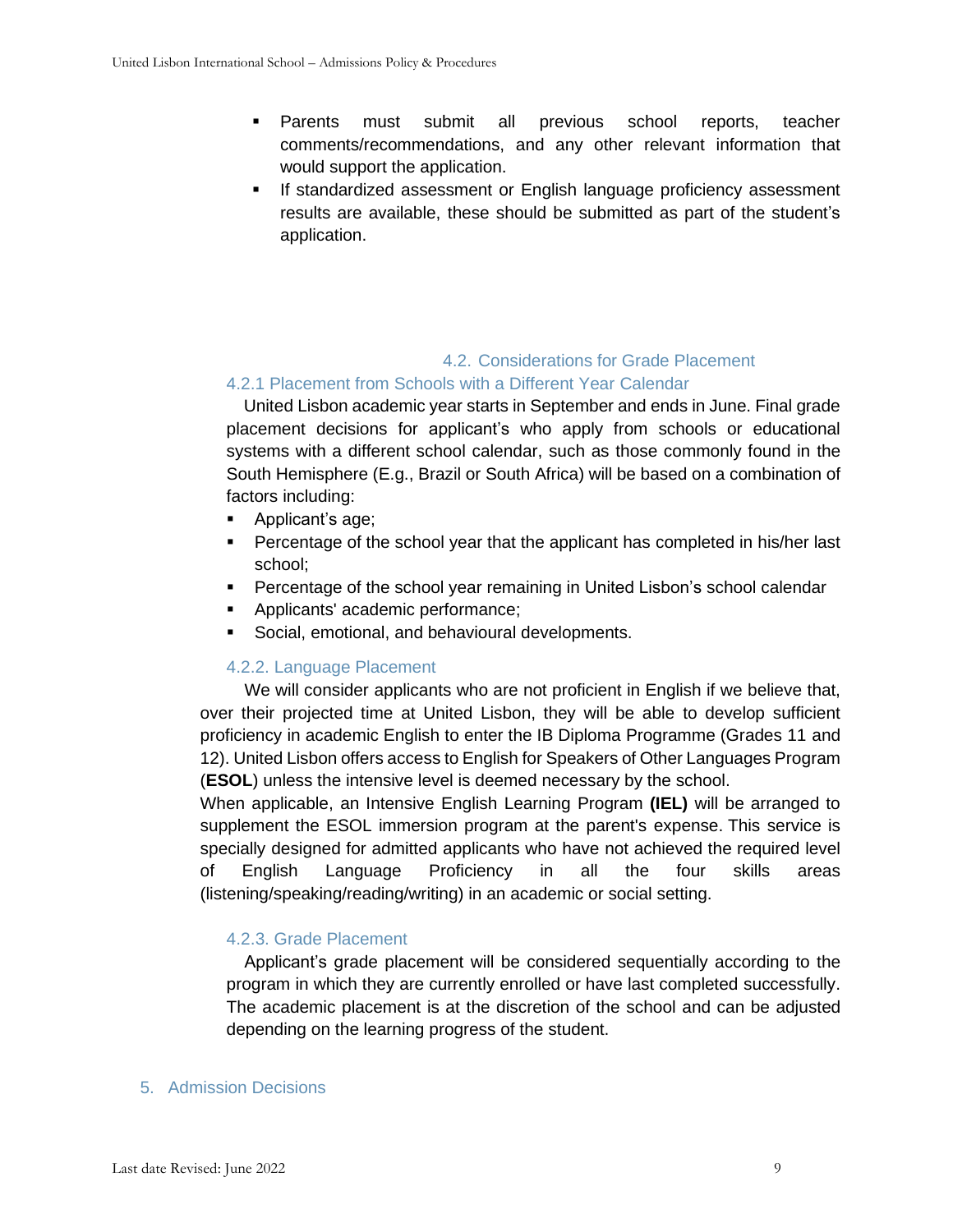When a decision has been taken on a candidate's application, parents will be notified of the decision by e-mail within 48 Hours. The admissions decisions include decisions regarding acceptance, grade placement, and additional services required, if applicable. Final admissions decisions are made only when the entire application process (application form, supporting documents, assessments, and individual interviews) has been completed. United Lisbon does not admit any applicant on a trial basis.

Final admissions decisions include:

- Applicant Accepted
- Applicant Accepted with a conditional offer to Enroll
- Applicant on a Waiting List
- Applicant Not Eligible

## <span id="page-9-0"></span>5.1. Applicant Accepted

If an applicant is accepted, the decision is communicated to parents by e-mail, requesting them to confirm the applicant's enrolment within 10 working days, by signing the enrolment contract and paying the *Enrolment Fee*. If the offer of a place has not been accepted by the 10-day deadline, the space will be reopened, and we cannot guarantee that the enrolment will be possible beyond this date.

# <span id="page-9-1"></span>5.2. Applicant Accepted with a conditional offer to **Enroll**

Exceptionally, an offer for enrolment may be granted with a conditional offer to Enroll. This offer will be made when the school determines that the applicant's academic success will improve with an individualized set of conditions. At the time of enrolment, families are asked to commit to this specified set of conditions that may require additional expenses. Throughout the academic year, the enrolment is reviewed based on the student's level of success. The enrolment offer must be accepted and completed within 10 working days, by signing the enrolment contract and paying the *Enrolment Fee*. If the offer of a place has not been accepted by the 10-day deadline, the space will be reopened, and we cannot guarantee that the enrolment will be possible beyond this date.

## <span id="page-9-2"></span>5.3. Applicant on a Waiting List

On occasion, if an applicant is applying for enrolment in a grade level that is full, that applicant will be placed on a waiting list. Parents will receive an e-mail confirming the applicant's placement on a waiting list. Once a place becomes available in a grade for which there is a waiting list, all applicants on the waiting list are considered for offers of enrolment.

Based on the factors considered for admission decisions, a student's position on the waiting list may change. Waiting lists are held for one school year. If the applicant wishes to remain on the waiting list for the next school year, we will ask parents to submit supporting documentation for review.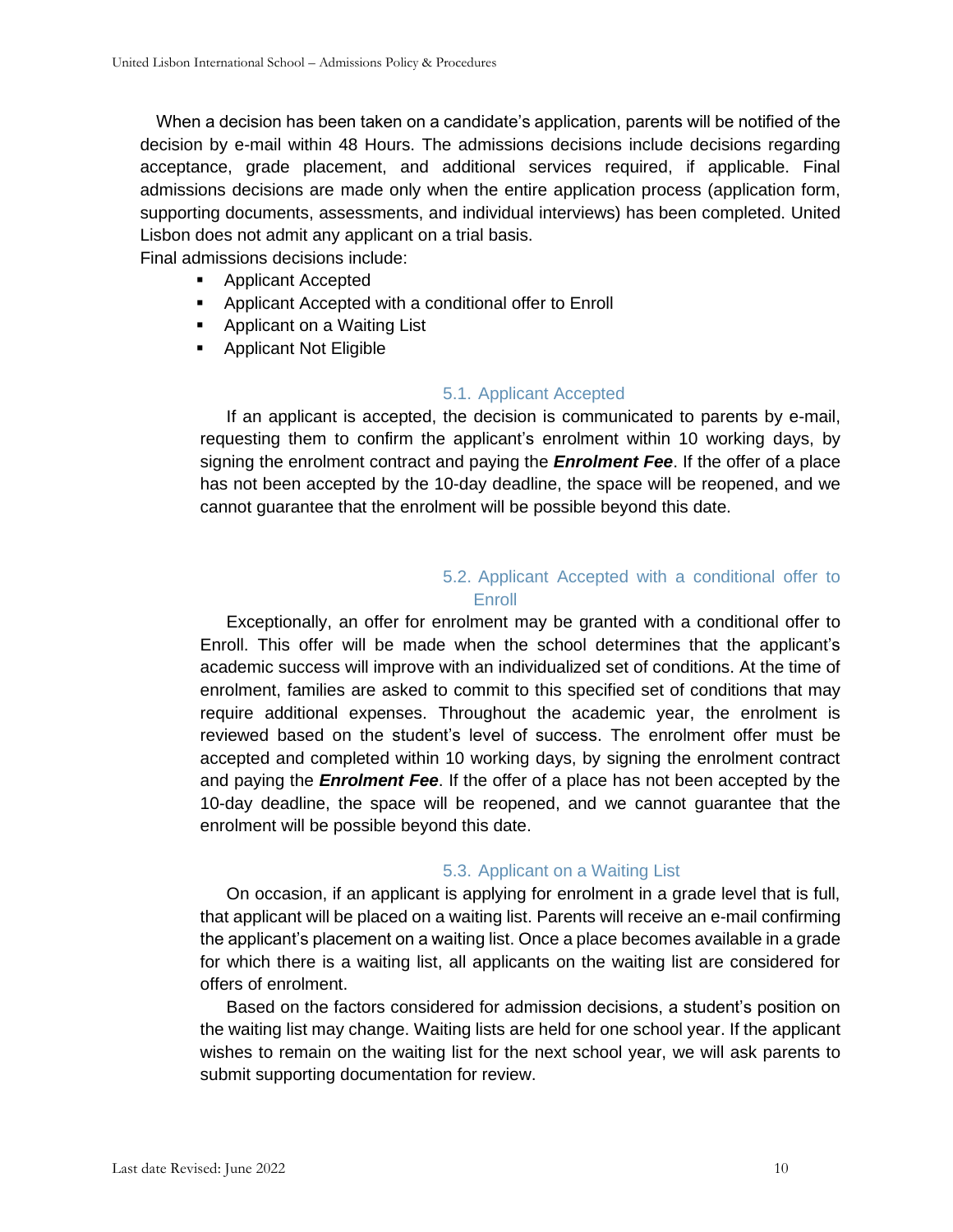# <span id="page-10-0"></span>5.4. Applicant Not Eligible

If an applicant does not meet United Lisbon eligibility and requirements for admission, a formal e-mail letter will be sent to parents confirming the applicant's withdrawal. The school reserves the right to close an application at any stage in the process or to refuse admission to a student for reasons considered relevant to the school.

Among others, the factors that can contribute for a student's non eligibility after completing the admissions process:

- When the school believes that individuals are behaving in ways that do not align with United Lisbon values, the school reserves the right to refuse admission or suggest withdrawal to the individuals concerned;
- Failure to provide accurate information;
- **Eailure to disclose a known learning disability may result in an admissions** refusal or the subsequent removal of a place;
- The inability of United Lisbon to provide a suitable program or facilities for the applicant may also result in the applicant's withdrawal.

# <span id="page-10-1"></span>6. Submission of student's documents

The following documents are required, and must be submitted to complete the student's admissions process:

- Copy of the applicant's passport/ ID;
- Copy of the Parent/Guardian's passport/ ID;
- Medical form (completed and signed by parents and doctor);
- Copy of the applicant's immunization card;
- Student's Photo;
- Final school report cards (requested by the admissions office before the start of the new school year, confirming the student's progress for the following grade level);
- Declaration of non-debt: a recent statement from the previous school certifying that the student has no financial debts of any kind

# <span id="page-10-2"></span>7. Enrolment Entry Date

All offers of enrolment are based on an agreed enrolment start date, which is confirmed on the enrolment contract (mentioned as the first day of school at United Lisbon). The request for a change of entry date on the enrolment will be reviewed on an individual basis.

# 7.1.Request for Deferrals for Future Entry Dates

<span id="page-10-3"></span>An applicant who has been accepted or is placed on the waiting list can choose to defer the enrolment start date to the following academic year. For enrolled students, the enrolment fee is deferrable one academic year. In such a case, tuition fees will be due according to the tuition fees overview applicable to the academic year. The school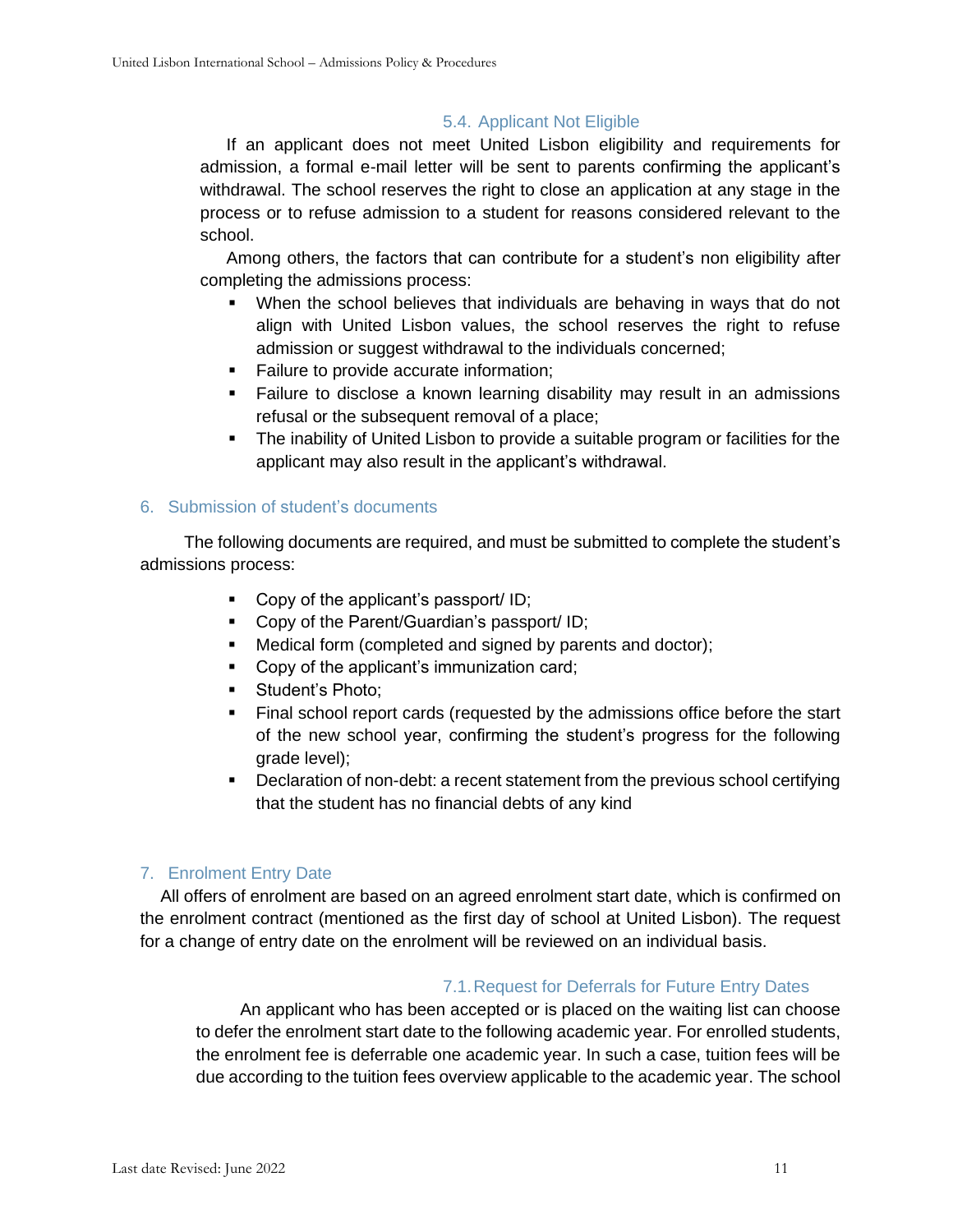must receive a notification in due time, although, all deferrals are subject to availability and place.

## <span id="page-11-0"></span>7.2. Enrolment start date – During the course of the school year

If an enrolment is confirmed during the course of the school year, please expect the students to join United Lisbon School's community within 3 working days, after confirming the enrolment.

#### <span id="page-11-1"></span>8. Re-enrolment fee

The formal re-enrolment takes place every February and families who wish to re-enroll must complete the online re-enrolment procedure and submit the payment of the designated re-enrolment fee by the stated deadline on the tuition fees overview. Once the re-enrolment form and re-enrolment fee are received by the admissions office, the student is re-enrolled for the following academic year. Families who do not meet the deadline requirements for re-enrolment are not guaranteed a place for the following school year.

## <span id="page-11-3"></span><span id="page-11-2"></span>9. Equal Opportunities

## 9.1.Equal treatment

United Lisbon aims to encourage applications from candidates with as diverse a range of backgrounds as possible. This enriches our community and is vital in preparing our students for today's world. United Lisbon is committed to equitable treatment for all.

## 9.2.Special needs

<span id="page-11-4"></span>The school welcomes students with diagnosed or suspected special educational needs provided that our staff and facilities can accommodate them. Any student with significant specific academic or physical needs for which the school does not have adequate resources will not be admitted.

We strongly advise parents of children with special educational needs or physical or mental disabilities to discuss their child's requirements during the admission process. Parents must provide a copy of an educational psychologist's report or a medical report if they have one. As part of this process, the applicant will usually be interviewed by the school psychologist, and the school reserves the right to request a psycho-educational evaluation conducted before a decision is made, if necessary. The school will discuss thoroughly with parents and their medical advisers the adjustments that can reasonably be made for the child if he/she becomes a student at the school.

## 9.3.Learning support

<span id="page-11-5"></span>As an inclusive school, United Lisbon strives to ensure that each student enrolled will have the opportunity to be fully supported in both academics and wellbeing.